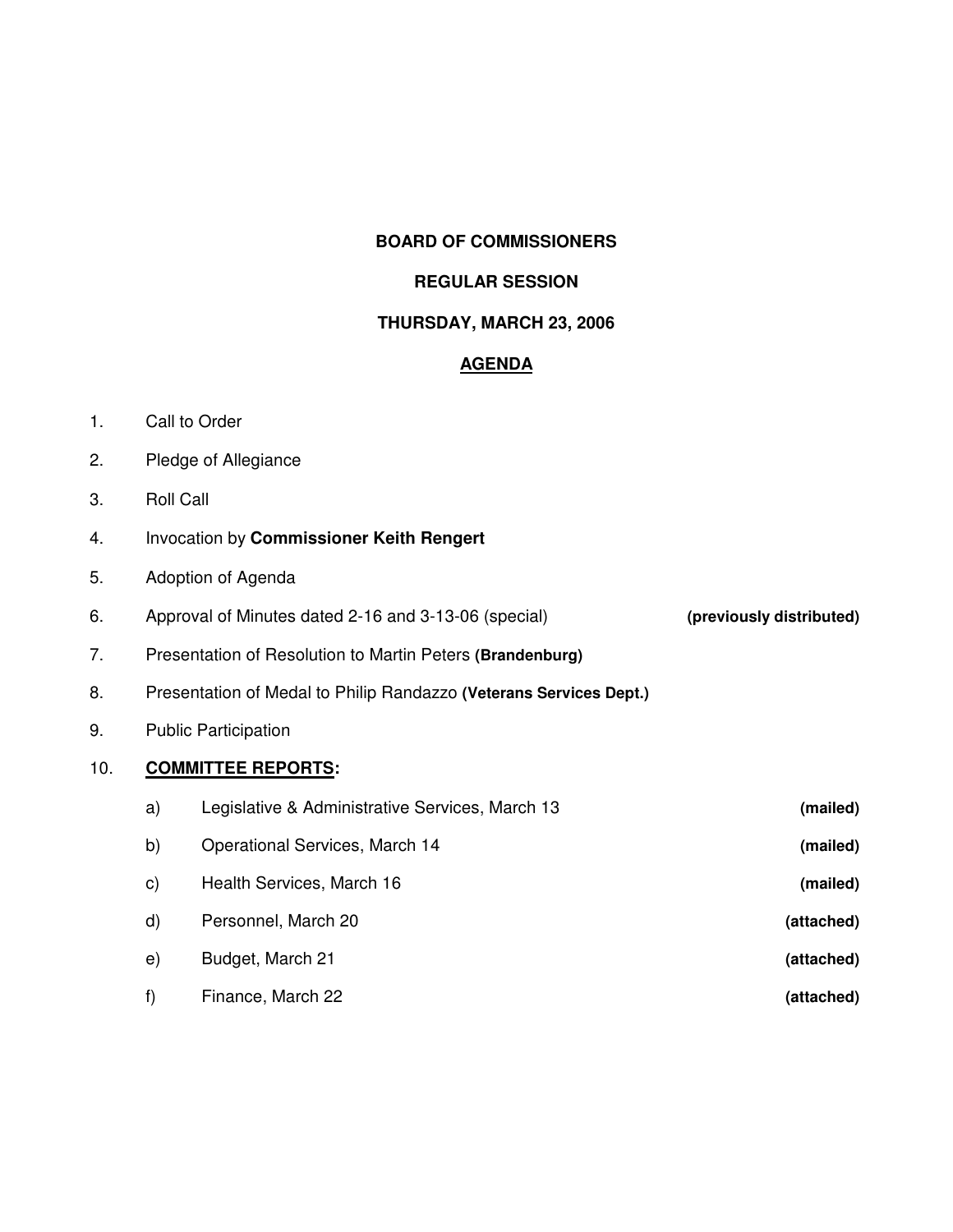### 11. **RESOLUTIONS:**

|     | a)            | Supporting Senate Bill 372 (offered by Lund on behalf of Board;<br>recommended by LAS Committee on 3-13-06)                                                                     | (mailed)   |
|-----|---------------|---------------------------------------------------------------------------------------------------------------------------------------------------------------------------------|------------|
|     | b)            | Commending Martin Peters for 60 Years of Service with UPS (offered<br>by Brandenburg; recommended by Operational Services Committee on<br>$3-14-06$                             | (mailed)   |
|     | $\mathsf{c})$ | Declaring April 3-9, 2006 as Public Health Week in Macomb County<br>(recommended by Health Services Committee on 3-16-06)                                                       | (mailed)   |
|     | d)            | Commending Nicholas Watts - Eagle Scout (offered by Brandenburg;<br>recommended by Health Services Committee on 3-16-06)                                                        | (mailed)   |
|     | e)            | Commending Janice Schwark – Retirement (offered by Rengert;<br>include Brandenburg; recommended by Health Services Committee<br>on 3-16-06)                                     | (attached) |
|     | f)            | Commending Center Line Electric – 60 Years of Service (offered by<br>Sauger; recommended by Personnel Committee on 3-20-06)                                                     | (attached) |
|     | g)            | Tribute to Maryann Mahaffey for Her Years of Service (offered by Board<br>Chair on behalf of Board; recommended by Personnel Committee on<br>$3-20-06$                          | (attached) |
|     | h)            | Commending the Cousino High School Cheerleading Squad (offered by<br>Doherty; include Flynn; recommended by Personnel Committee on 3-20-06;<br>awaiting background information) |            |
|     | i)            | Commending the Richmond Blue Devils Wrestling Team (offered by Brdak;<br>include Rengert; recommended by Personnel Committee on 3-20-06;<br>awaiting background information)    |            |
|     | j)            | 2006 Depository Resolution (recommended by Finance Committee on<br>$3-22-06$                                                                                                    | (attached) |
|     | $\mathsf{k}$  | Commending Robert Kott - Retirement from Center Line Reserve Unit<br>(offered by Sauger; recommended by Finance Committee on 3-22-06)                                           | (attached) |
| 12. |               | Item Waived by Justice & Public Safety Committee Chair:                                                                                                                         |            |
|     | a)            | Approval of Adding a New Circuit Judge to Macomb County Circuit<br>Court Beginning January 1, 2007                                                                              | (mailed)   |
| 13. |               | Requests to Purchase Prior Service Time                                                                                                                                         | (mailed)   |
|     |               | <b>DDAILITHELITA</b>                                                                                                                                                            |            |

# 14. **APPOINTMENTS:**

### a) **COMMUNITY CORRECTIONS ADVISORY BOARD**

(letter from Board Chair was mailed)